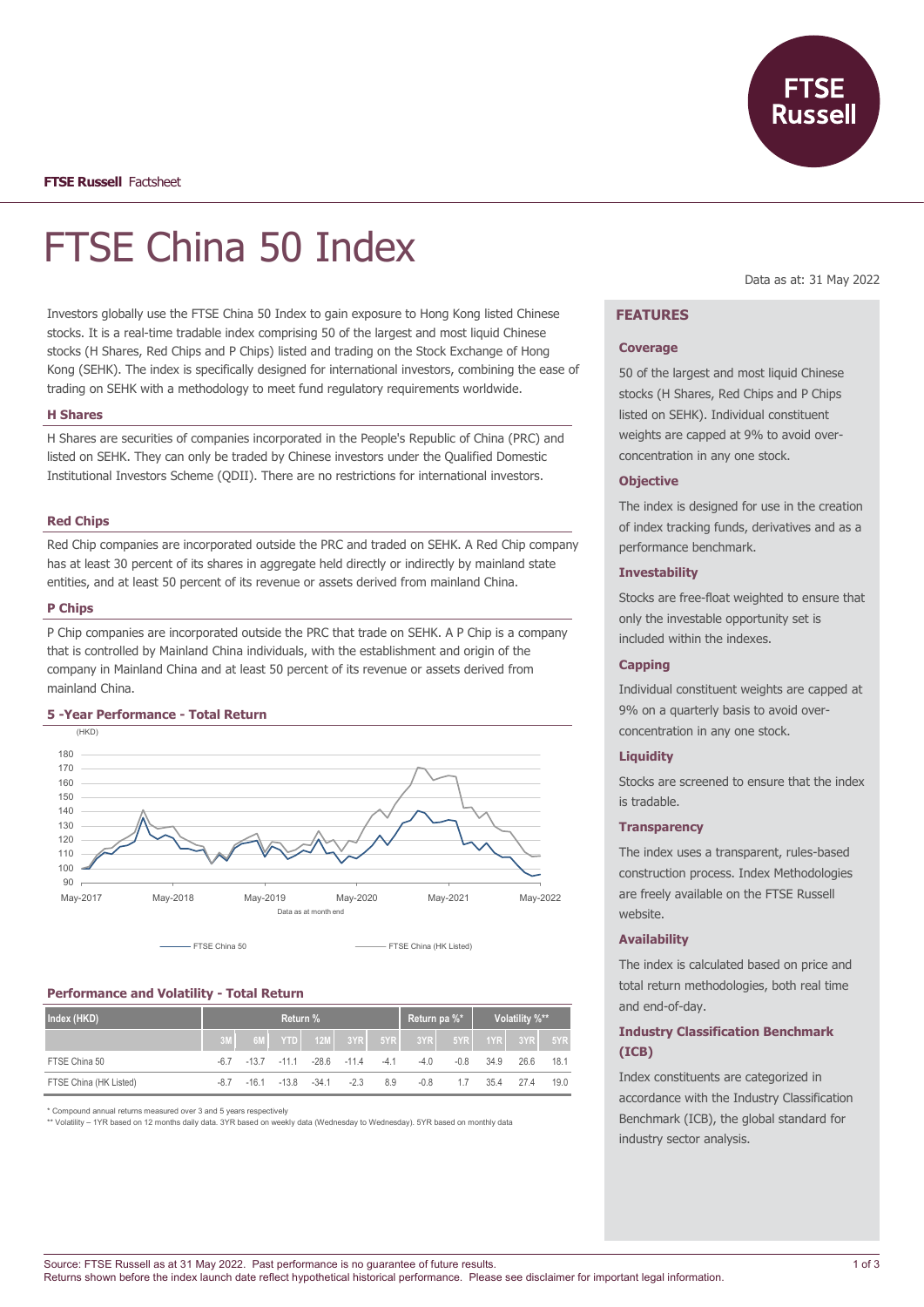#### **Year-on-Year Performance - Total Return**

| Index % (HKD)          | 2012 | 2013   | 2014 | 2015    | 2016 | 2017 | 2018    | 2019 | 2020 | 2021    |
|------------------------|------|--------|------|---------|------|------|---------|------|------|---------|
| FTSE China 50          | 18.0 | $-0.1$ | 13.4 | $-11.2$ | 2.9  | 37.1 | $-11.4$ | 14.3 | 11.0 | $-19.4$ |
| FTSE China (HK Listed) | 22.2 | 3.6    | 8.2  | $-6.5$  | 2.9  | 48.8 | $-14.7$ | 18.3 | 25.4 | $-20.4$ |

# **Return/Risk Ratio and Drawdown - Total Return**

| Index (HKD)            | <b>Return/Risk Ratio</b> |        |     |      | Drawdown (%) |         |         |             |
|------------------------|--------------------------|--------|-----|------|--------------|---------|---------|-------------|
|                        | 1YR                      | 3YRL   | 5YR | 10YR | 1YR          | 3YRI    | 5YR     | <b>10YR</b> |
| FTSE China 50          | $-0.8$                   | $-0.3$ | 0.0 | 0.2  | $-43.3$      | $-50.7$ | $-50.7$ | $-50.7$     |
| FTSE China (HK Listed) | $-0.9$                   | $-0.1$ | 0.1 | 0.3  | $-47.1$      | $-53.5$ | $-53.5$ | $-53.5$     |

Return/Risk Ratio – based on compound annual returns and volatility in Performance and Volatility table Drawdown - based on daily data

## **Top 5 Constituents**

| <b>Constituent</b>                          | <b>Country</b> | <b>ICB Sector</b>              | Net MCap (HKDm) | Wgt % |
|---------------------------------------------|----------------|--------------------------------|-----------------|-------|
| Meituan Dianping (P Chip)                   | China          | Software and Computer Services | 944.787         | 9.70  |
| Alibaba Group Holding (P Chip)              | China          | Retailers                      | 875.461         | 8.99  |
| Tencent Holdings (P Chip)                   | China          | Software and Computer Services | 813.764         | 8.36  |
| China Construction Bank (H)                 | China          | <b>Banks</b>                   | 708.892         | 7.28  |
| Industrial and Commercial Bank of China (H) | China          | <b>Banks</b>                   | 482.349         | 4.95  |
| <b>Totals</b>                               |                |                                | 3.825.254       | 39.28 |

## **ICB Supersector Breakdown**

| <b>ICB Code</b> | <b>ICB Supersector</b>                | No. of Cons    | Net MCap (HKDm) | Wgt %  |
|-----------------|---------------------------------------|----------------|-----------------|--------|
| 1010            | Technology                            | 5              | 2,451,866       | 25.18  |
| 1510            | Telecommunications                    |                | 216,404         | 2.22   |
| 2010            | <b>Health Care</b>                    | $\overline{2}$ | 299,624         | 3.08   |
| 3010            | <b>Banks</b>                          | 10             | 2,104,695       | 21.61  |
| 3020            | <b>Financial Services</b>             | 3              | 98,712          | 1.01   |
| 3030            | Insurance                             | 4              | 590,787         | 6.07   |
| 3510            | <b>Real Estate</b>                    | 4              | 389,272         | 4.00   |
| 4010            | Automobiles and Parts                 | 3              | 494,545         | 5.08   |
| 4020            | <b>Consumer Products and Services</b> | 5              | 866,885         | 8.90   |
| 4040            | Retailers                             | $\overline{2}$ | 1,316,707       | 13.52  |
| 4510            | Food Beverage and Tobacco             | 3              | 252,874         | 2.60   |
| 5010            | <b>Construction and Materials</b>     |                | 63,514          | 0.65   |
| 5020            | <b>Industrial Goods and Services</b>  | $\overline{2}$ | 119,244         | 1.22   |
| 5510            | <b>Basic Resources</b>                | 2              | 105,655         | 1.08   |
| 6010            | Energy                                | 3              | 368,201         | 3.78   |
| <b>Totals</b>   |                                       | 50             | 9,738,987       | 100.00 |

# **Index Characteristics**

| <b>Attributes</b>                 | FTSE China 50 | <b>FTSE China (HK Listed)</b> |
|-----------------------------------|---------------|-------------------------------|
| Number of constituents            | 50            | 243                           |
| Net MCap (HKDm)                   | 9,738,987     | 12,494,922                    |
| Dividend Yield %                  | 2.64          | 2.49                          |
| Constituent Sizes (Net MCap HKDm) |               |                               |
| Average                           | 194,780       | 51,419                        |
| Largest                           | 944,787       | 2,169,823                     |
| Smallest                          | 8,923         | 276                           |
| Median                            | 114,199       | 13,752                        |
| Weight of Largest Constituent (%) | 9.70          | 17.37                         |
| Top 10 Holdings (% Index MCap)    | 58.89         | 53.24                         |

# **INFORMATION**

## **Index Universe**

FTSE All-World Index (Red Chips, P Chips and H Shares)

# **Index Launch**

19 April 2001

# **Base Date**

16 March 2001

**Base Value**

5000

## **Investability Screen**

Actual free-float applied and liquidity screened

## **Index Calculation**

Real-time and end-of-day indexes available

**End-of-Day Distribution**

12:00 hrs GMT via FTP and email

## **Currency**

HKD and USD

## **Review Dates**

Quarterly in March, June, September, December